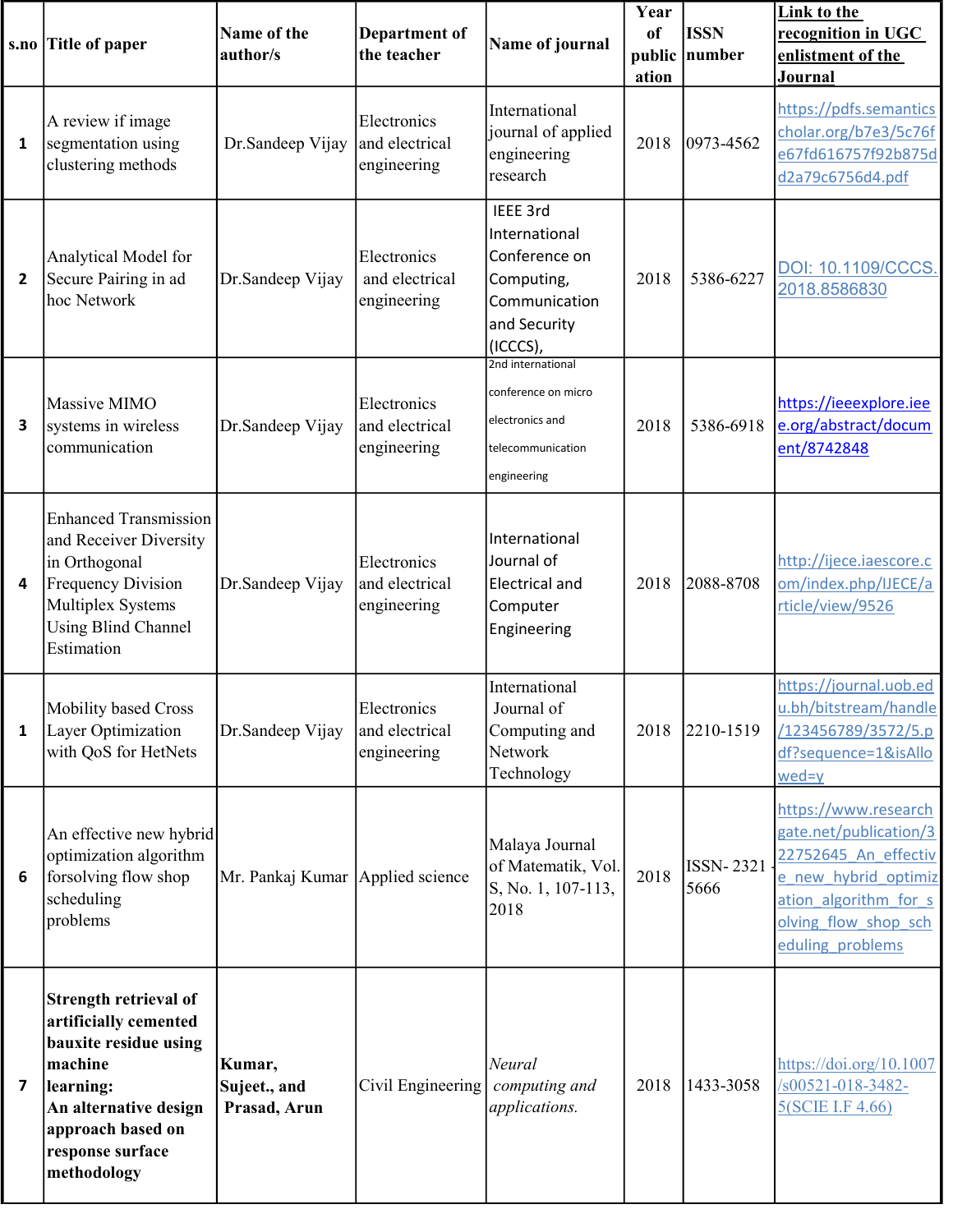| 8  | <b>A Neural Network</b><br><b>Model for Slope</b><br><b>Stability</b><br><b>Computations</b>                                                                        | Kumar,<br><b>Suject and</b><br><b>Basudhar, Prabir</b><br><b>Kumar</b> | Civil Engineering                            | Getechnique<br>letters                                                                                                       | 2018 | 2045-2543                                                 | https://doi.org/10.1680<br>/jgele.18.00022(SCIE<br>IF $1.69$ )                                                                                                 |
|----|---------------------------------------------------------------------------------------------------------------------------------------------------------------------|------------------------------------------------------------------------|----------------------------------------------|------------------------------------------------------------------------------------------------------------------------------|------|-----------------------------------------------------------|----------------------------------------------------------------------------------------------------------------------------------------------------------------|
| 9  | Analytical analysis of<br><b>Clustering algorithms/</b><br>Survey on the<br>methodologies for<br><b>Ontology Clustering</b><br>and their optimization<br>techniques | Ms. Avantika<br>Tiwari                                                 | <b>CSE</b>                                   | <b>IEEE</b><br>Conference /<br><b>International</b><br>Journal for<br>innovative<br>Research in<br>Science and<br>Technology | 2018 | <b>ISSN</b><br>(online):<br>2349-6010                     | https://www.ijirst.org/<br>articles/IJIRSTV3I3038.<br>pdf                                                                                                      |
| 10 | <b>ANN</b> based short-term<br>traffic flow<br>forecasting in<br>undivided<br>two lane highway                                                                      | Dr. Bharti<br><b>Sharma</b>                                            | <b>CSE</b>                                   | Journal<br>of Big<br>data, Springer                                                                                          | 2018 | https:<br>//doi.org/1<br>0.1186/s40<br>537-018-<br>0157-0 | https://journalofbigda<br>ta.springeropen.com/a<br>rticles/10.1186/s4053<br>7-018-0157-0                                                                       |
| 11 | Improvement of<br>Mechanical properties<br>and morphological<br>studies of Friction Stir<br>Processed composites:<br>A short review"                                | <b>SANJAY</b><br><b>SHARMA</b>                                         | <b>ME</b>                                    | "Design<br>and Optimization<br>of Mechanical<br>Engineering<br>Products"                                                     | 2018 | ISBN:<br>1522534024<br>9781522534<br>020                  | DOI: 10.4018/978-1-<br>5225-3401-3.ch008                                                                                                                       |
| 12 | Performance analysis of<br>high gain beamforming<br>conformal<br>array for avionic<br>applications                                                                  | Dr.Sandeep Vijay                                                       | Electronics and<br>electrical<br>engineering | International<br>Journal of<br>Systems, Control<br>and<br>Communications                                                     | 2018 | DOI:<br>10.1504/IJS<br>CC.2018.09<br>3408                 | https://www.inderscie<br>nce.com/info/inarticle.<br>php?artid=93408                                                                                            |
| 13 | A New - Cut Approach<br>to Solve Fuzzy Game<br>Problem                                                                                                              | Dr. U.C.Gupta                                                          | Applied science                              | International<br>Journal of<br>Management,<br><b>Technology And</b><br>Engineering                                           | 2018 | <b>ISSN NO:</b><br>2249-7455                              | http://ijamtes.org/gall<br>ery/354.%20oct%20ij<br>mte%20-%20as.pdf                                                                                             |
| 14 | Sloshing response of<br>partially filled<br>rectangular tank under<br>periodic horizontal<br>ground motion.                                                         | Amiya R. Pandit,                                                       | Civil Engineering                            | MATEC Web of<br>Conferences 172,<br>01005 (2018)                                                                             | 2018 | https://doi.<br>org/10.105<br>f/20181720<br>1005          | https://www.matec-<br>conferences.org/articl<br>es/matecconf/abs/201<br>1/mateccon 8/31/matecconf icda<br>ms2018 01005/matec<br>conf icdams2018_010<br>05.html |
| 15 | <b>Machine Learning</b><br>Techniques for<br><b>Effective Facilitation of</b><br>Teaching and Learning:<br>A Narrative Review                                       | Anuraj Malav                                                           | Computer<br>science                          | i-Manager's<br>Journal on<br><b>Computer Science</b>                                                                         | 2018 |                                                           | https://search.proque<br>st.com/openview/399<br>3f3f1b15b38888004fa<br>0e0b461ed7/1?pq-<br>origsite=gscholar&cbl=<br>2037358                                   |